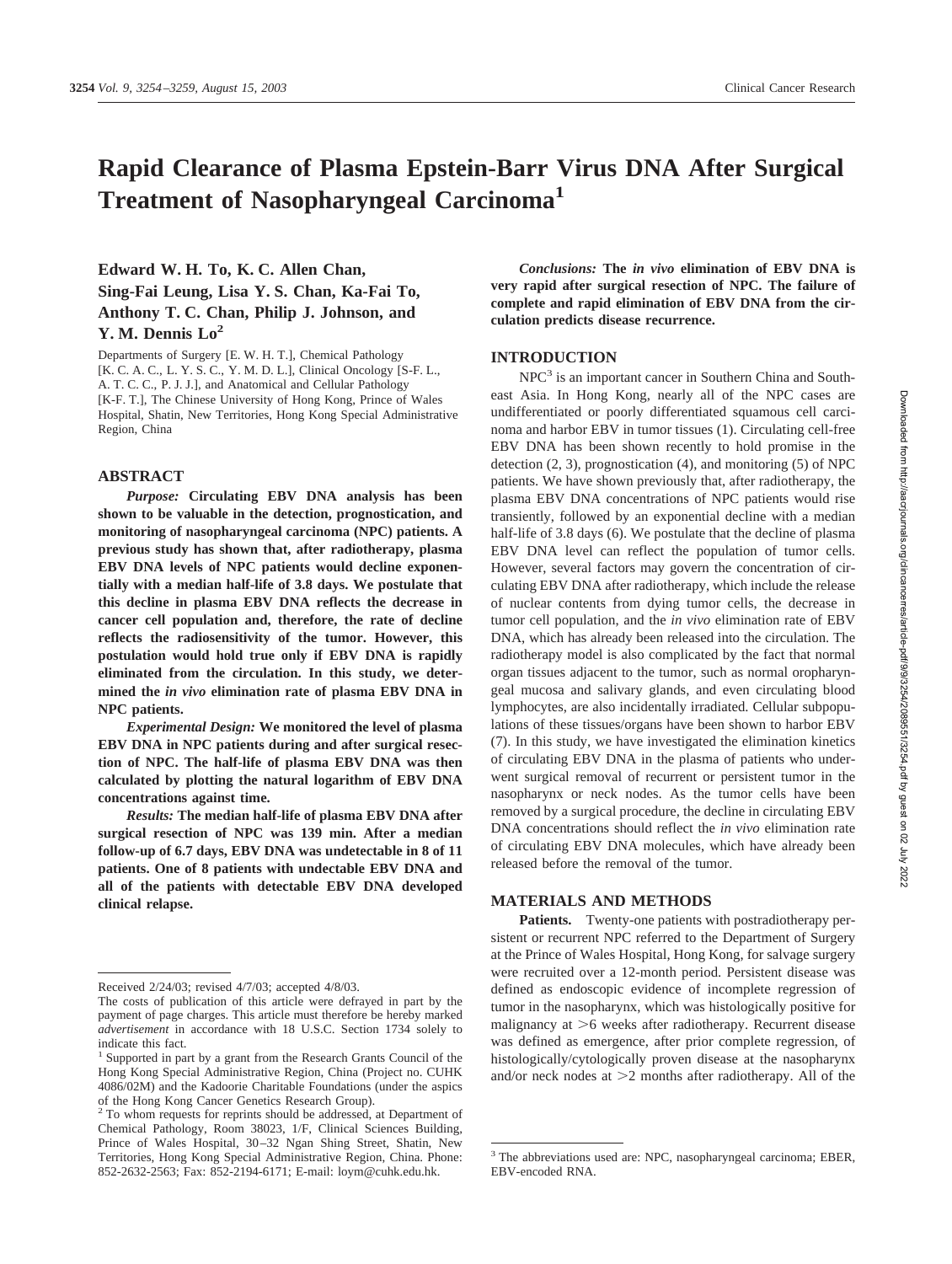patients had received curative-intent radiotherapy as the initial treatment of NPC. Distant metastasis was excluded by skeletal, thoracic, and upper abdominal imaging before surgery. Nasopharyngectomy and/or radical neck dissection was performed. The first blood samples were collected before the operation, and the intraoperative samples were taken from an indwelling vascular line. Peripheral venous blood was taken during the postoperative period. All of the blood samples were collected into EDTA tubes. The study was approved by the local Ethics Committee, and written informed consent was obtained from all of the patients in the study.

*In Situ* **Hybridization Analysis.** Microscopic examination of paraffin-embedded tissue sections of the biopsies and/or resected tumors of the NPC was carried out. The presence of EBV in tumor cells was assessed by *in situ* hybridization using an oligonucleotide probe for small EBERs (Novocastra, Newcastle, United Kingdom), as described previously (8).

**DNA Extraction from Plasma Samples.** Plasma samples were harvested from the patients according to protocols described previously (3). The plasma samples were stored at -20°C until additional processing. DNA from plasma samples was extracted using a QIAamp Blood kit (Qiagen, Hilden, Germany) using the "blood and body fluid protocol" as recommended by the manufacturer. A total of  $400-800 \mu l$  of the plasma samples was used for DNA extraction per Qiagen column. The exact amount was documented for calculation of the target DNA concentration. A final elution volume of  $50 \mu$ l was used.

**Real-Time Quantitative EBV DNA PCR.** Plasma EBV DNA concentrations were measured using a real-time quantitative PCR system for the *Bam*HI-W fragment region of the EBV genome (3). The principles of real-time quantitative PCR and reaction set-up procedures were as described previously (3). All of the plasma DNA samples were also subjected to real-time PCR analysis for the  $\beta$ -*globin* gene (3), which served as a control for the amplifiability of plasma DNA. Both the EBV and *-globin* PCRs were carried out in duplicate. Multiple negative water blanks were included in every analysis.

A calibration curve was run in parallel and in duplicate with each analysis, using DNA extracted from the diploid EBVpositive cell line Namalwa (CRL-1432; American Type Culture Collection) containing two integrated viral genomes per cell as a standard (9). A conversion factor of 6.6 pg DNA per diploid cell was used for copy number calculation. Results were expressed as copies of EBV genomes per ml plasma.

Amplification data were collected using an ABI Prism 7700 Sequence Detector and analyzed using the Sequence Detection System software developed by Applied Biosystems. The mean quantity of each duplicate was used for further concentration calculation. The concentration (expressed in copies/ml) was calculated using the following equation (3):

$$
C = Q \times \frac{V_{DNA}}{V_{PCR}} \times \frac{1}{V_{ext}}
$$
 (A)

where  $C =$  target concentration in plasma (copies/ml),  $Q =$ target quantity (copies) determined by a sequence detector in a PCR,  $V_{DNA}$  = total volume of DNA obtained after extraction (typically 50  $\mu$ l/Qiagen extraction), V<sub>PCR</sub> = volume of DNA solution used for PCR (typically 5  $\mu$ l), and V<sub>ext</sub> = volume of plasma extracted (typically 0.4–0.8 ml).

**Calculation of the Half-Life of EBV DNA Decay.** Assuming an exponential decay model, when the natural logarithm of the plasma EBV DNA concentration was plotted against time, a straight line with a slope of  $-k$  would be seen. The half-life was determined using the equation below (6).

half-life = 
$$
\frac{0.693}{k}
$$
 (B)

In most of the patients, the decay followed a transient elevation during the initial phase of the operation. The half-lives were calculated when the EBV DNA concentrations reached a maximum value until the first nonzero trough level. The rationale of the calculation is presented in "Results." The slope of the resulting plot of the natural logarithms against time was calculated by linear regression using the SigmaStat 2.0 software (SPSS, Chicago, IL). The half-life was then computed using Equation B (6).

#### **RESULTS**

Twenty-one NPC patients were recruited for the study, of whom 17 were diagnosed to have recurrent disease and 4 were diagnosed to have disease persistence. In the 17 patients who were diagnosed to have recurrent disease, 10 had local recurrence, 2 had both local and neck node disease, and 5 of them had neck node disease only. Sixteen of the 17 patients with recurrent disease showed detectable EBV DNA in the preoperative plasma samples, and their median EBV DNA concentration was 458 copies/ml, whereas only 1 of the 4 patients with persistent disease had detectable but very low level of plasma EBV DNA of 3.5 copies/ml. Interestingly, in 3 of the 4 patients with persistent disease, as confirmed by preoperative biopsies, no tumor cells could be detected on histological examination of the resected nasopharyngeal tissues. The time intervals between the last preoperative biopsy and the operation in these 3 cases ranged from 2 to 8 weeks. In the remaining case, only one focus of tumor could be found on the histological sections of the resected nasopharynx. The preoperative tumor biopsy tissues and resected tumor tissues from 17 patients were also sent for *in situ* hybridization analysis for *EBER* transcripts in addition to histological examination. All of the specimens were positive for *EBER* expression. One patient developed a second local recurrence 4 months after nasopharygectomy, and a second nasopharyngectomy with radical neck dissection was performed. On both occasions, EBV DNA could be detected in the plasma of this patient before the operation.

Serial monitoring of plasma EBV DNA concentrations had been performed in 11 patients with elevated preoperative plasma EBV DNA (Fig. 1). In the patient who had undergone two operations for local recurrences, plasma EBV DNA concentrations were monitored serially in both episodes (Fig. 1, case 9 and case 13). In 8 of the 12 episodes (in 11 patients), the plasma EBV DNA concentrations showed a transient increase and reached a maximum soon after the start of the operation. The median time to reach the peak plasma EBV DNA concentrations was 15 min (interquartile range: 15–60 min). The median value of the ratio between the peak concentration and the preoperative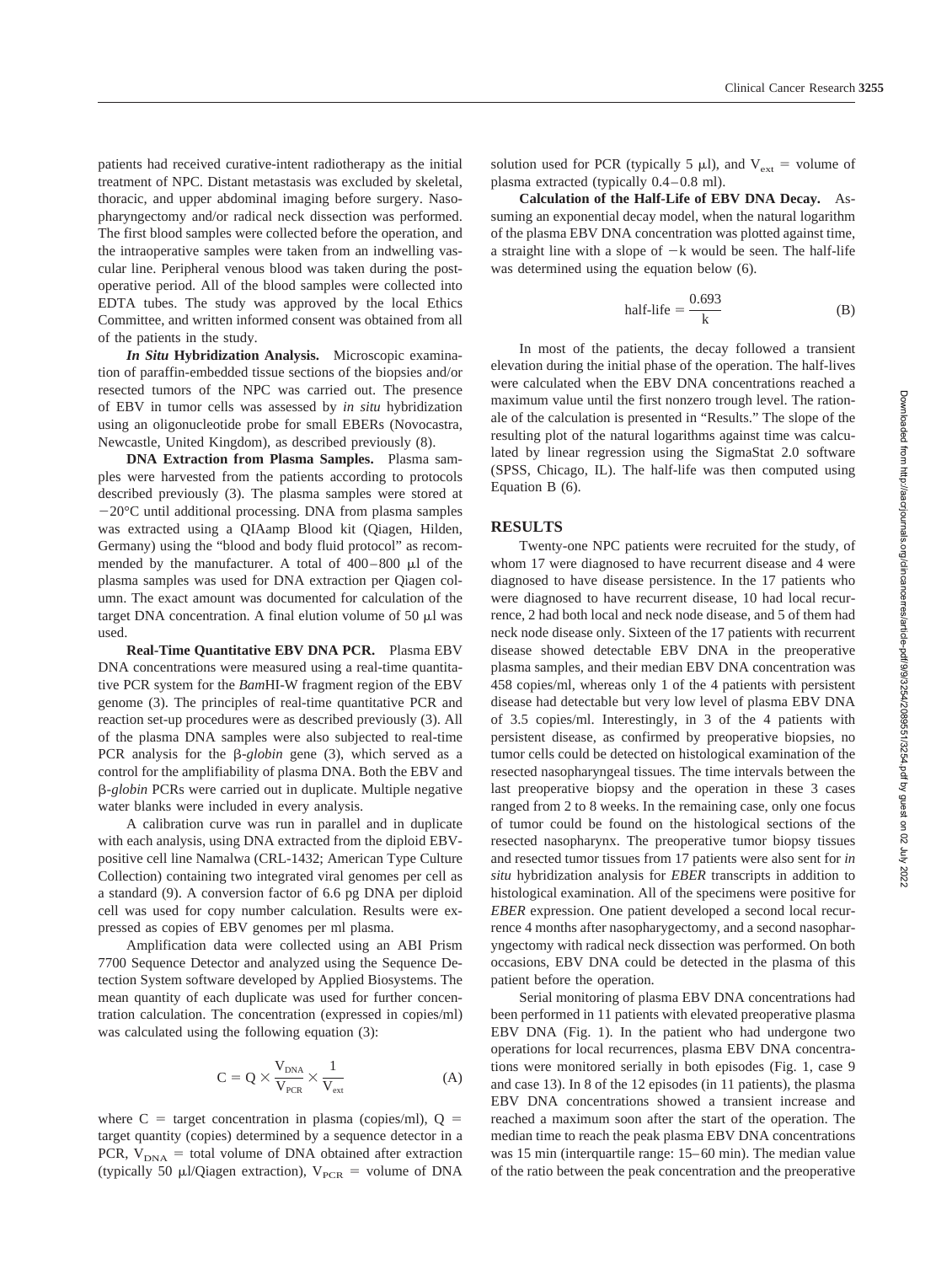

*Fig. 1* Variation in plasma EBV DNA concentration in NPC patients during nasopharyngectomy and in the postoperative period. The variation in plasma EBV DNA levels for each operation over time is plotted in a separate graph. Case 9 and case 13 represent the first and second operations of the same patient. The scale of the *Y* axis has been optimized for the concentration range for each case. *X* axis, time from the beginning of the operation, with the time of the first incision as time 0 min. The scale of the *X* axis has been optimized to show most of the nonzero values. *Y* axis, the plasma EBV DNA level (in copies/ml).

EBV DNA concentration was 2.67 (interquartile range: 2.09– 3.66).

Because of the transient rise in plasma EBV DNA concentration after the initiation of the operation, the half-life of plasma EBV DNA decay was determined after the peak concentration had been reached. Ten episodes (9 patients) were included in the analysis. Case 7 and case 12 were excluded from the half-life analysis because their plasma EBV DNA concentrations dropped to an undetectable level within 15 min after the peak level had been reached. In each of the 10 included episodes, the natural logarithm of the plasma EBV DNA concentration was plotted against time. Representative data are shown in Fig. 2. The linearity of the plots supports the exponential decay model. The median half-life of plasma EBV DNA decay was determined to be 139 min (interquartile range: 108–285 min).

The median duration for the serial monitoring of plasma EBV DNA concentrations in the 12 operations of the 11 patients is 6.7 days (9675 min). Plasma EBV DNA concentration was undetectable at the end of the monitoring period in 8 of these 12 cases. Only 1 of these 8 patients subsequently developed a local recurrence 18 months after the operation. Among the 3 patients (4 episodes) with detectable plasma EBV DNA at the end of the monitoring period, 2 patients were diagnosed to have either local recurrence or distant metastases within 4 months. In the patient who had received two operations, the plasma EBV DNA was 1399 copies/ml 6.7 days after the first operation (Fig. 1, case 9). This patient was diagnosed to have local recurrence 4 months later. After the second operation (Fig. 1, case 13), the plasma EBV DNA concentration dropped from 9441 copies/ml to 50 copies/ml 6 days after the operation, and the patient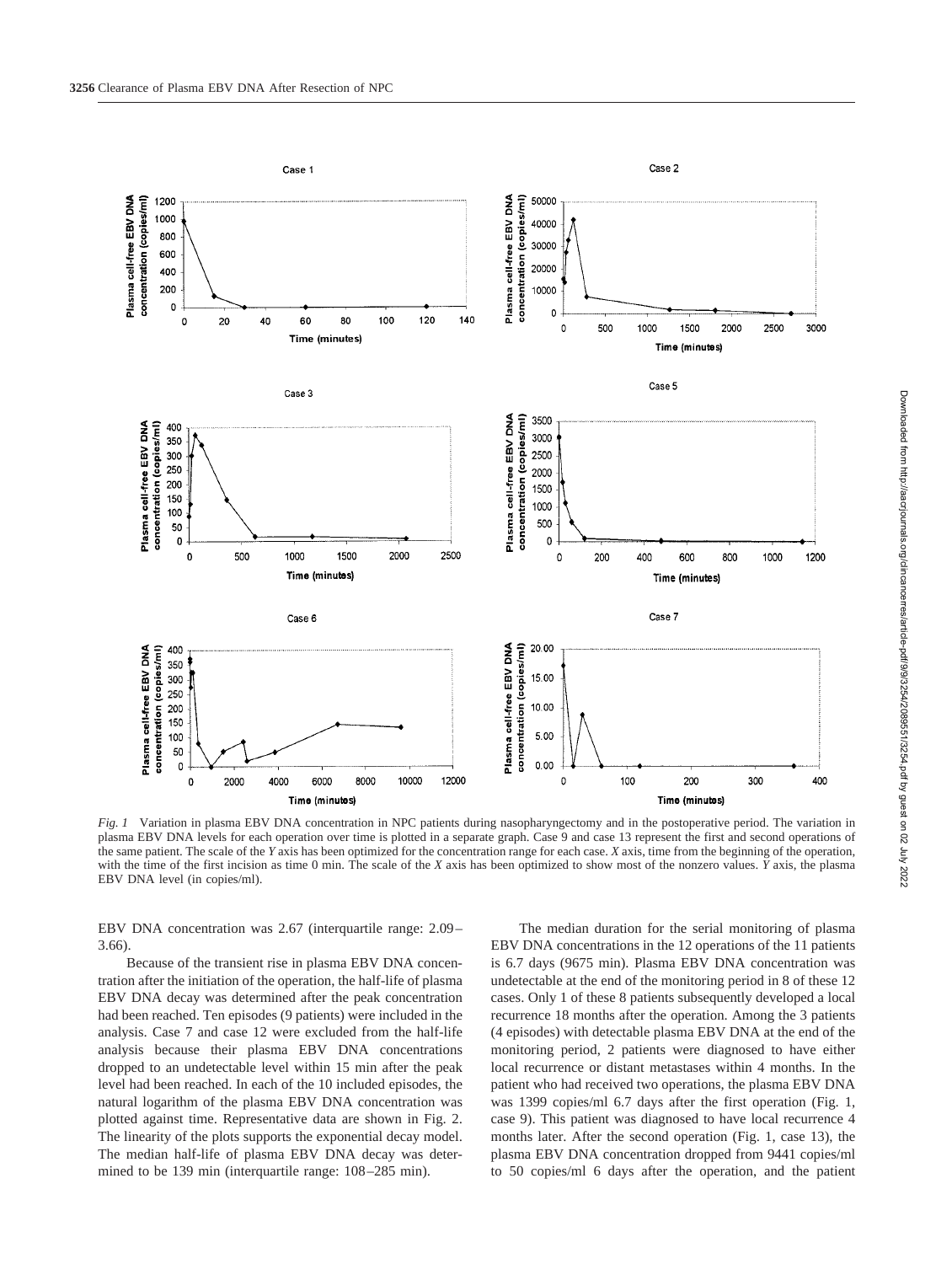

Downloaded from http://aacrjournals.org/clincancerres/article-pdf/9/9/3254/2089551/3254.pdf by guest on 02 July 2022 Downloaded from http://aacrjournals.org/clincancerres/article-pdf/9/9/3254/2089551/3254.pdf by guest on 02 July 2022

remained in clinical remission 1 year later. In case 5, the patient plasma EBV DNA concentration dropped from 3045 copies/ml to an undetectable level in 28 h, but rebounded at 43 h and fluctuated between 8 and 70 copies/ml until the end of the study. This patient's plasma EBV DNA concentration was 11 copies/ml 69 days after the operation. In case 6, the plasma EBV DNA concentration reached an undetectable level in 16 h, rebounded at 25 h and showed a gradual increase afterward. This patient was diagnosed to have bone metastases 2 months after the operation.

### **DISCUSSION**

The detection of cell-free EBV DNA in the plasma of NPC patients has opened up new possibilities for the noninvasive diagnosis and monitoring of NPC (3). We have shown previously that the plasma EBV DNA concentrations in NPC patients would decline exponentially during radiotherapy with a half-life of 3.8 days (6). This information is useful for the understanding

of the *in vivo* effects of radiation on tumor cells. However, because radiotherapy is given in multiple daily fractions over several weeks, the decline of plasma EBV DNA during radiotherapy is not only affected by tumor cell death but also by the *in vivo* elimination rate of the EBV DNA after its release into the plasma. In other words, in the radiotherapy model reported previously, the plasma EBV DNA concentrations can reflect the tumor cell population only if the circulating EBV DNA molecules are rapidly removed from the circulation. Information regarding the latter parameter could be obtained by studying the clearance kinetics of circulating EBV DNA in patients undergoing surgical treatment of NPC. Because surgery is not the standard primary treatment modality for NPC, the opportunity to observe the effect of surgery needs to come from patients who developed locally recurrent tumors postradiotherapy, with or without neck node metastases, that are suitable for curative resection.

In this study, we have also observed that most of the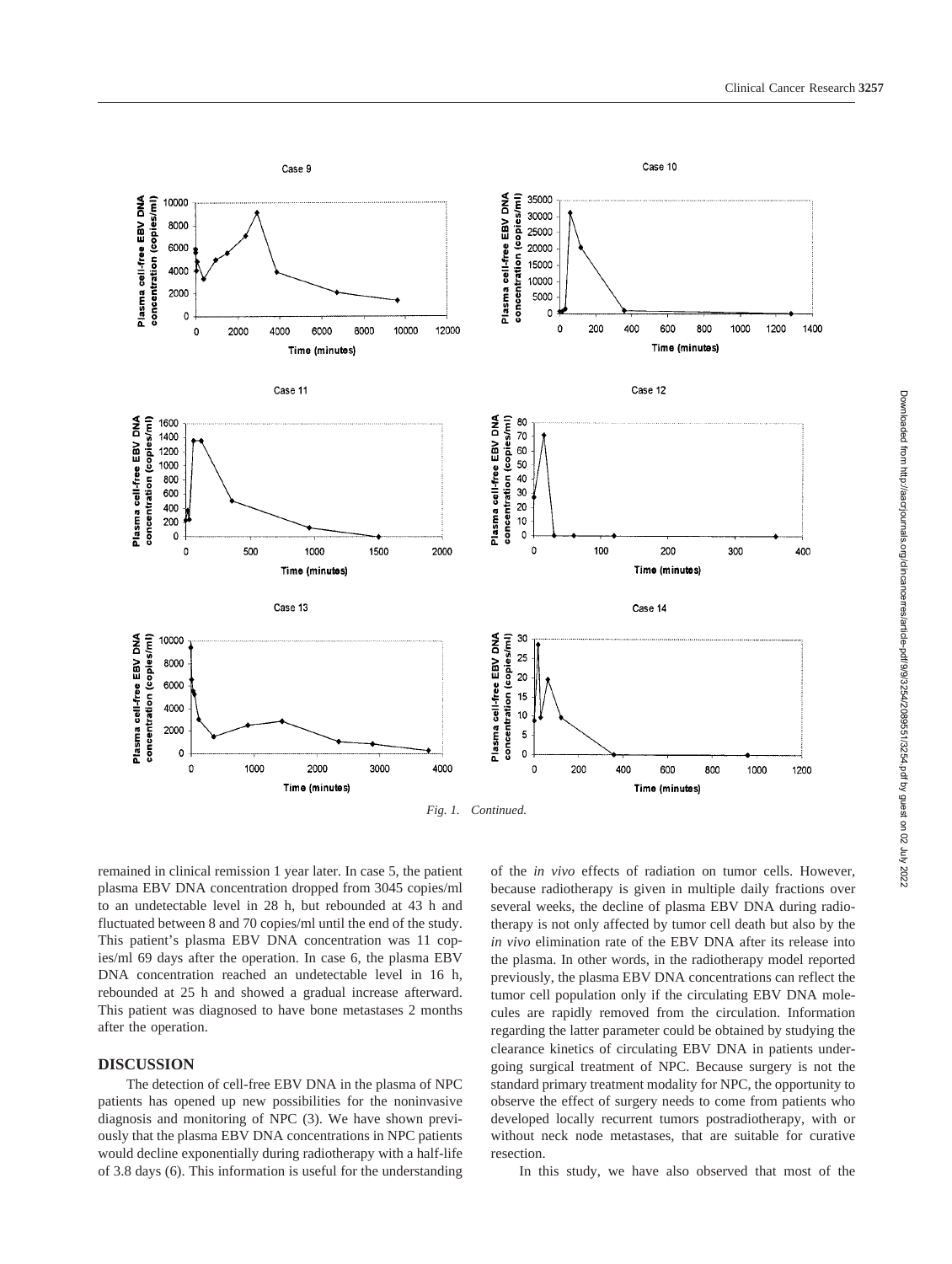

*Fig. 2* Half-life analysis for plasma EBV DNA decay. The natural logarithm of the plasma EBV DNA concentration (*Y* axis) is plotted against time (*X* axis) for the period between the peak plasma EBV DNA concentration and the first nonzero trough. For case 3, the coefficient of correlation  $(r^2)$  was 0.949, and the slope was  $-0.00539$ , resulting in a half-life of 128 min. For case 6,  $r^2$  was 0.990, and the slope was -0.00664, resulting in a half-life of 104 min. For case 10,  $r^2$  was 0.946, and the slope was  $-0.00590$ , resulting in a half-life of 117 min. For case  $11$ ,  $r^2$  was 0.916, and the slope was -0.00462, resulting in a half-life of 150 min.

patients with postradiotherapy persistent disease had either undetectable or low concentrations of plasma EBV DNA levels, compared with detectable plasma EBV DNA in 16 of 17 patients with local recurrence of NPC. It is also noted that, in 3 of the 4 patients with positive preresection biopsies, no residual disease could be detected through the histological examination of the resected nasopharynx, and only a single focus of tumor cells could be detected in the remaining patient. This suggests that, at least in some patients, biopsy-positive disease in the early postradiotherapy period may regress completely with time, and plasma EBV DNA may be an indicator of such. It is possible that through the monitoring of the plasma EBV DNA concentrations in patients with persistent disease in the early postradiotherapy period, some patients could be spared from surgery if their plasma EBV DNA levels are undetectable. Among the 17 patients operated for recurrent disease, only 1 had undetectable plasma EBV DNA preoperatively. This patient had received radiotherapy twice for recurrence of NPC before the operation. Thus, the absence of detectable plasma EBV DNA in this patient could be related to severe fibrosis and scarring of the nasopharynx after repeated radiotherapy, which might impede the release of tumor-derived DNA into the circulation.

We have observed a rise in plasma EBV DNA concentrations in 8 of 12 episodes (11 patients) during the operation, and the median time interval to reach the peak EBV DNA concentration is 15 min. As surgical resection is a localized treatment, the rise in EBV DNA is likely to be due to the release of cellular contents into the circulation during surgical manipulation of the tumor tissues. This observation is in line with our previous hypothesis that circulating EBV DNA in NPC patients is tumor-derived. The linearity of the plot of the logarithm of EBV DNA concentration against time supports a first-order kinetics model of EBV DNA elimination. This is also consistent with our previous finding of the clearance of fetal DNA from the maternal circulation after delivery (10) and the clearance of injected DNA in an animal model (11). We have determined that the median half-life of plasma EBV DNA decay after the peak concentration is 139 min. This figure indicates that the elimination of existing circulating DNA is extremely fast (of the order of hours) when compared with the decay of EBV DNA during a  $6-8$ week course of fractionated radiotherapy (of the order of days; Ref. 6). Therefore, the decline of circulating EBV DNA concentration during a fractionated course of radiotherapy is likely to reflect the change in tumor cell population.

An elevated EBV DNA at the end of the monitoring period (median, 6.7 days) appears to be associated with a higher chance of subsequent tumor recurrence. Only 1 of 8 cases with undetectable plasma EBV DNA recurred subsequently, whereas 2 of 3 cases with elevated EBV DNA levels recurred. A larger sample size may help to substantiate such observations. On the other hand, the clinical significance of the persistence of low concentrations of EBV DNA in the plasma after tumor resection remains unclear, as 7% of apparently healthy subjects would also exhibit a low concentration of EBV DNA in their plasma (3). In case 6, the gradual increase in plasma EBV DNA soon after the operation might signify the incomplete removal of EBV DNAproducing tissues, and the patient was diagnosed to have bone metastases 2 months later. Concerning the prognostic significance of tumor-derived DNA, several studies have also demonstrated that in patients suffering from non-EBV-related cancers, the reappearance of tumor-derived DNA in their